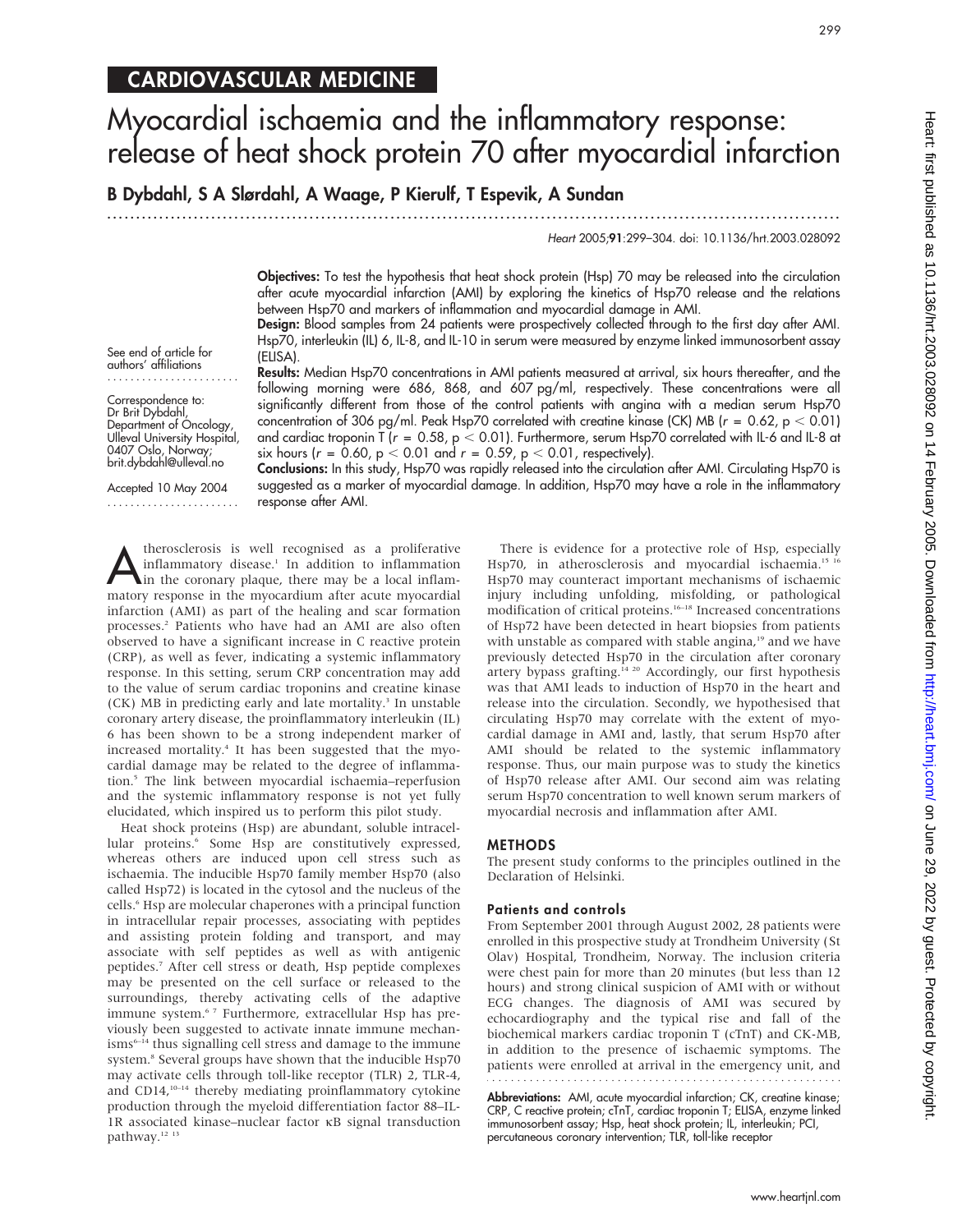| Characteristic                                                                                                                                                                                                        | Value             |  |
|-----------------------------------------------------------------------------------------------------------------------------------------------------------------------------------------------------------------------|-------------------|--|
| Age (years)                                                                                                                                                                                                           | 57.0 (49.5, 63.0) |  |
| Male/female                                                                                                                                                                                                           | 19/5              |  |
| Anterior MI                                                                                                                                                                                                           | 9                 |  |
| Inferior MI                                                                                                                                                                                                           | 1.3               |  |
| Non-Q wave MI                                                                                                                                                                                                         | $\mathcal{P}$     |  |
| Time from pain onset to hospital                                                                                                                                                                                      |                   |  |
| admission (hours)                                                                                                                                                                                                     | 3.0(1.0, 4.4)     |  |
| LVEF $(%)$                                                                                                                                                                                                            | 50 (50, 65)       |  |
| Thrombolysis                                                                                                                                                                                                          | 11                |  |
| Primary PCI                                                                                                                                                                                                           | 12                |  |
| Rescue PCI                                                                                                                                                                                                            |                   |  |
| In-CCU stay (days)                                                                                                                                                                                                    | $2.0$ (1.0, 2.0)  |  |
| In-hospital stay (days)                                                                                                                                                                                               | $7.0$ (6.0, 8.0)  |  |
| 30 day mortality                                                                                                                                                                                                      |                   |  |
| Data are median (first and third quartiles) or number of<br>patients.<br>CCU, coronary care unit; LVEF, left ventricular ejection<br>fraction; MI, myocardial infarction; PCI, percutaneous<br>coronary intervention. |                   |  |

only at daytime. The intention was to enrol consecutive patients, as the nurses should notify the investigators when they arrived. We missed some putative patient inclusions because of busy times for the nurses in the emergency unit. All of the patients were transferred to the coronary care unit for further treatment and observation. Patients were enrolled regardless of whether they were undergoing primary percutaneous coronary intervention (PCI), thrombolysis, or conservative treatment. They were  $<$  75 years old and had no signs of infection or acute pulmonary disease at enrolment. Patients with ventricular fibrillation or asystole, having been resuscitated before admission, and unconscious patients were not included. Patients turning out not to have AMI were excluded from the study. Informed written consent was obtained from each patient and the regional ethics committee approved the study.

Table 1 lists patient characteristics. Of the 28 patients enrolled, four were excluded: one because of failure in the blood test procedure and three because of wrong diagnosis. The remaining 24 patients had AMI as shown by the increase in cTnT (fig 1) and CK-MB (fig 2). Of the 11 patients treated with thrombolytic agents, seven received reteplase and four received streptokinase. Another 11 patients were transported directly from the emergency unit to the laboratory for primary PCI, whereas one patient had primary PCI after the



Figure 1 Serum cardiac troponin T (cTnT,  $n = 24$ ) after acute myocardial infarction (AMI), individual and median concentrations (horizontal bars). The median concentrations at the three time points were 0.02, 4.32, and 4.33 µg/ml. cTnT concentration increased significantly from arrival to six hours later and from arrival to the following day. Log<sub>10</sub> scale is used on the vertical axis. One blood test from the third sampling was lost.

first bolus of reteplase. All of the patients with primary ECG changes had signs of reperfusion within 90 minutes, except for one patient who had rescue PCI after streptokinase treatment. The main criteria for primary PCI were short time from pain onset to hospital admission and ECG changes indicating AMI. Two patients had neither thrombolysis nor PCI, due to initial uncertainty of diagnosis or contraindications. One of these, who also had insulin dependent diabetes mellitus with complications and acute bacterial pneumonia, after two days died of brain infarction. Another patient with verified anterior AMI, treated with reteplase before admission to the hospital, had a 31 day in-hospital stay complicated with heart failure and pneumonia. The rest of the patients had uncomplicated myocardial infarctions.

Twenty age and sex matched patients with angina constituted the control group. They were recruited at the St Elisabeth Heart Centre, Trondheim, Norway, as part of another study.<sup>20</sup> These patients were scheduled for elective coronary artery bypass grafting and none had an AMI during the preceding 14 days. Preoperative blood samples served as controls for the present study.

### Blood sampling

Blood was sampled through venepuncture immediately after admission to the emergency unit, after six hours, on the following morning (12–15 hours after test 2), and thereafter as needed. Routine tests measuring cTnT, CK-MB, CRP, and haematological parameters were done by the department of clinical chemistry, Trondheim University Hospital. Through the first day, an extra blood sample was taken concomitantly with the routine tests. This sample was centrifuged after 30 minutes of coagulation and serum was aliquoted and frozen in several vials at  $-80^{\circ}$ C until analysed for Hsp70, IL-6, IL-8, and IL-10.

### Serum analyses

Serum Hsp70 was measured with a StressXpress Hsp70 enzyme linked immunosorbent assay (ELISA) kit (Stressgen Biotechnologies Corp, Victoria, British Columbia, Canada) with a sensitivity of 200 pg/ml and interassay and intra-assay coefficients of variation  $<$  10%. IL-6 and IL-8 were measured with Quantikine Human Immunoassays (R&D Systems Inc, Minneapolis, Minnesota, USA) with sensitivities of 0.70 pg/ ml and 10 pg/ml, respectively. Serum IL-10 was analysed with Biosource IL-10 EASIA Kit (Biosource Europe SA, Nivelles, Belgium) with a sensitivity of 1 pg/ml. cTnT and CK-MB were measured by means of electrochemiluminescence immunoassay technology on an Elecsys 2010 Analyser



Figure 2 Serum creatine kinase MB (CK-MB) in patients with AMI (n = 24). Individual concentrations and medians are shown. Median serum concentrations at the three time points were 4.7, 178.3, and  $97.3 \mu g/ml$ . The increases in CK-MB from hospital admission to both six hours later and the following day were significant. Log<sub>10</sub> scale is used on the vertical axis. One sample from day 1 was lost.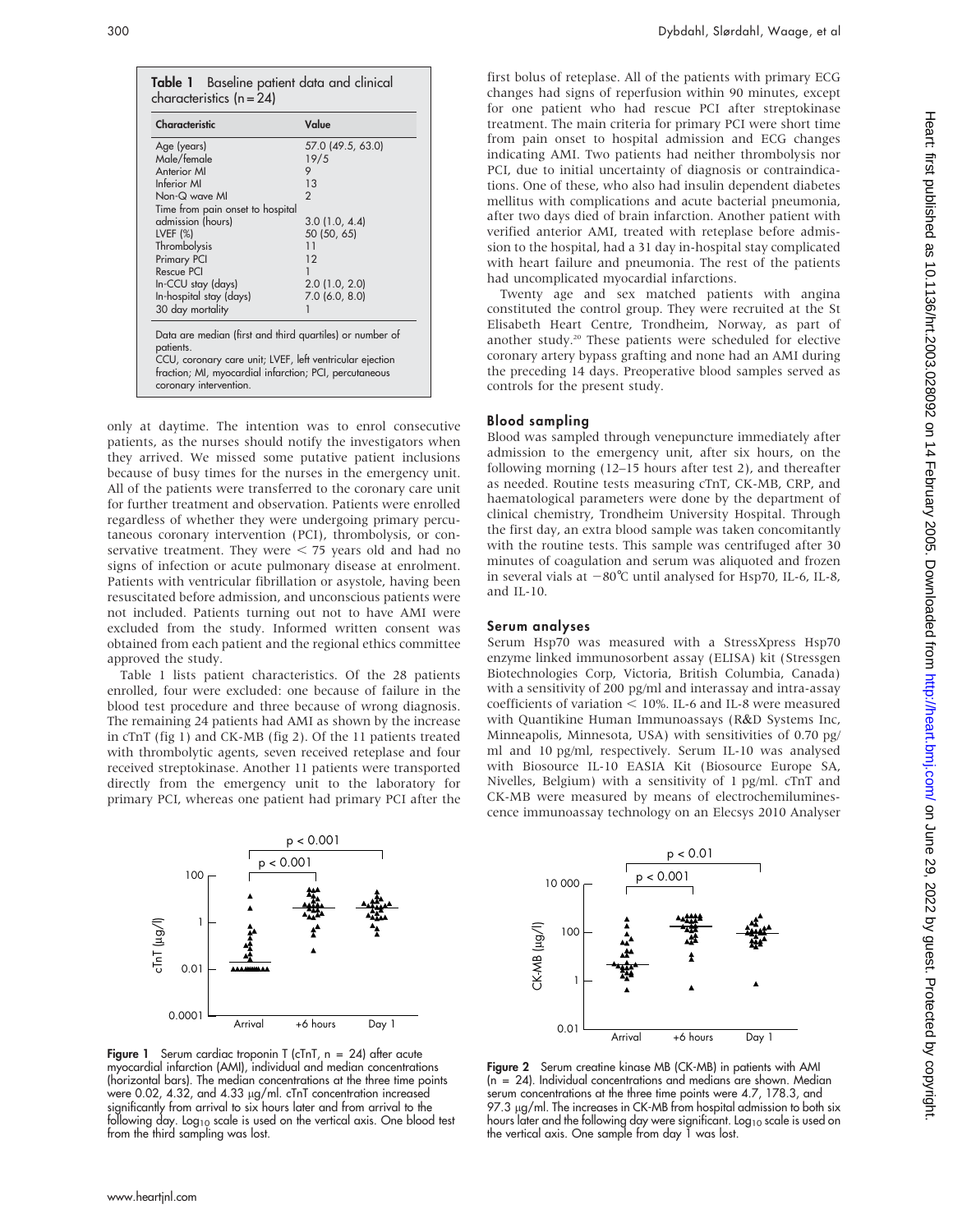

Figure 3 Serum heat shock protein (Hsp) 70 in controls (patients with angina pectoris,  $n = 20$ ) and the first day after AMI ( $n = 24$ ). Individual and median concentrations (horizontal bars) are shown. In controls, median (first and third quartile) serum Hsp70 was 306 (207, 423) pg/ml. Median (first and third quartiles) serum Hsp70 concentrations in patients with AMI at the consecutive time points were 686 (466, 1103), 868 (525, 1350) and 607 (445, 823) pg/ml. Two Hsp70 concentrations from the arrival are not plotted because of analysis problems. One blood sample obtained the day after AMI was lost.

(Roche) with detection ranges of  $0.01-25.00 \mu g/l$  and  $0.10-$ 500 mg/l, respectively. Cut off values in the diagnosis of AMI were determined to be  $> 0.10 \mu g/l$  for cTnT and  $> 10.0 \mu g/l$ for CK-MB. Routine hospital analyses were used for quantification of CRP (detection limit 5 mg/l), leucocyte counts, high density lipoprotein cholesterol, total cholesterol, and triglycerides.

## Statistical analyses

Owing to the non-Gaussian distribution of most data, we used non-parametric tests and median values with quartiles. We used the Mann-Whitney test to compare cases with controls and to compare subgroups. We used the Wilcoxon signed ranks test to compare two related samples. Comparisons within groups over time were made by means of the Friedman test and Dunn's multiple comparison test. Differences were considered significant  $p < 0.05$ . For correlation analyses, we used Spearman's rho.

## RESULTS

## Hsp70 and myocardial damage

Serum Hsp70 in patients with AMI were significantly higher than in the control group at all time points (fig 3). Hsp70 concentrations in patients with AMI peaked six hours after their arrival (median 868 pg/ml). In comparison, the control group had a median serum Hsp70 concentration of 306 pg/ ml. Hsp70 decreased significantly in the patients with AMI from the day of arrival to the following morning, in contrast to cTnT (fig 1) and CK-MB (fig 2). Median serum cTnT was at maximum at 8 am the following day  $(4.33 \mu g/l)$  in patients with AMI. Moreover, their peak median CK-MB concentration was  $178.3 \text{ µg/l}$  six hours after arrival at the hospital. Control patients had a median  $C\text{Tr}T < 0.01 \mu g/l$  and median CK-MB 1.4  $\mu$ g/l, both significantly lower (p < 0.01) than the corresponding concentrations in patients with AMI. Median time from pain onset to hospital admission in our patients was 1.8 hours in patients undergoing primary PCI versus 4.0 hours in patients not treated with primary PCI ( $p < 0.05$ ).

The peak Hsp70 concentration correlated with time from pain onset to hospital admission ( $r = 0.54$ ,  $p < 0.01$ ). Furthermore, peak Hsp70 in serum correlated with the peak concentrations of the markers of myocardial necrosis CK-MB  $(r = 0.62, p < 0.01)$  and cTnT  $(r = 0.58, p < 0.01)$  (fig 4A, B) measured at the same time points. Hsp70 both at arrival and at six hours correlated with cTnT measured on day 1



**Figure 4** Correlations shown by means of scatter plots with fit lines for peak Hsp70 versus (A) peak CK-MB, (B) peak cTnT, and (C) left ventricular ejection fraction (LVEF).

 $(r = 0.51, p < 0.05 \text{ and } r = 0.67, p < 0.01, \text{ respectively}).$ illustrating the more rapid release of Hsp70. Interestingly, left ventricular ejection fraction correlated negatively with peak Hsp70 concentration ( $r = -0.52$ , p < 0.05) (fig 4C).

Studying each individual patient carefully, we discovered that there were none that had low serum cTnT combined with high Hsp70 concentrations. Patients with AMI and high Hsp70 concentrations at arrival usually retained a higher serum Hsp70 concentration during the first day compared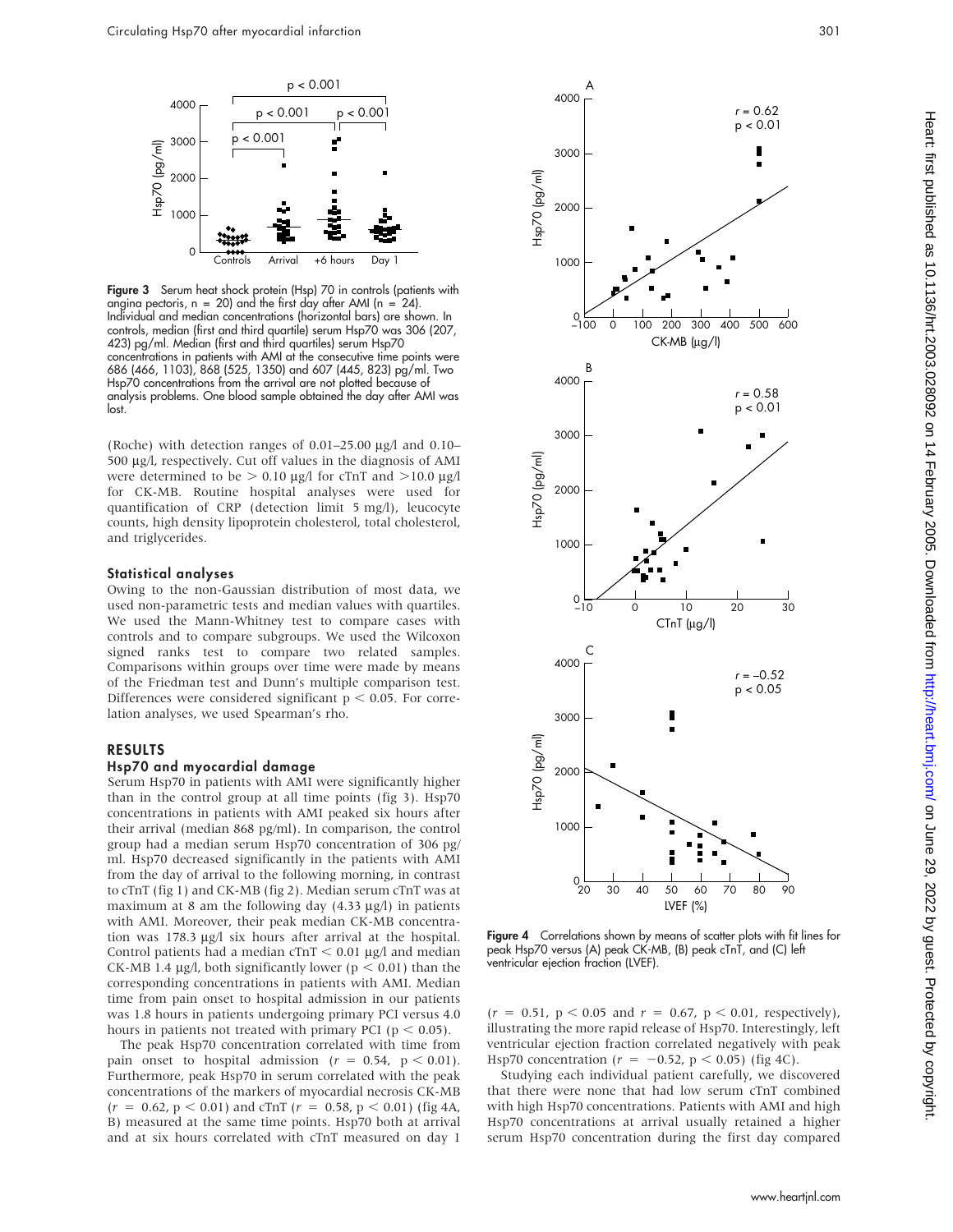| <b>Table 2</b> Laboratory data $(n = 24)$                                                                                  |                                             |                                                                                                 |
|----------------------------------------------------------------------------------------------------------------------------|---------------------------------------------|-------------------------------------------------------------------------------------------------|
| <b>Parameter</b>                                                                                                           | At arrival                                  | On day 1                                                                                        |
| Total cholesterol (mmol/l)<br>HDL cholesterol (mmol/l)<br>Triglycerides (mmol/l)<br>$CRP$ (mg/l)<br>Leucocytes $(x10^9/l)$ | $<$ 5.0 ( $<$ 5.0–6.0)<br>$10.6$ (7.7–12.0) | $5.9$ (4.7, 6.7)<br>1.0(0.91, 1.3)<br>$1.6$ (1.0, 2.6)<br>10.0 (6.0, 42.3)<br>$9.2$ (7.8, 12.1) |
| Data are median (first, third quartiles).<br>CRP, C reactive protein; HDL, high density lipoprotein.                       |                                             |                                                                                                 |

with patients with lower initial concentrations. One of our patients, a 63 year old woman who had a large myocardial infarction, had Hsp70 concentrations of 2351, 2120, and 1001 pg/ml, respectively, measured at admission, six hours later, and the morning after. A second example is a 51 year old man with an occluded right coronary artery, experiencing his first myocardial infarction, with corresponding serum Hsp70 concentrations of 811, 1090, and 540 pg/ml, respectively.

## Systemic inflammation

Control patients had CRP  $<$  5 mg/l, median IL-6 2.4 pg/ml, and median IL-8 13.2 pg/ml. Table 2 shows supplementary laboratory values for the patients with AMI. There was a significant increase in CRP from admission to the following morning ( $p < 0.01$ ). Figures 5 and 6 show the results of serum IL-6 and IL-8 measurements, respectively. The IL-6 median concentration peaked at 14.1 pg/ml the day after arrival. Serum IL-6 concentrations in controls were significantly ( $p < 0.01$ ) lower than in patients with AMI at all time points. For patients with AMI, there was a significant increase in IL-6 from the day of arrival to the day after, thereby having kinetics different from Hsp70. In contrast, the IL-8 concentration was quite low and did not increase during the first day after AMI. Median serum IL-8 was 15.3 pg/ml measured the morning after the insult.

We detected a strong correlation between the proinflammatory IL-6 and Hsp70 measured at six hours after arrival at the hospital ( $r = 0.60$ ,  $p < 0.01$ ). There was still a correlation between IL-6 and Hsp70 the following day, though it was weaker ( $r = 0.44$ ,  $p < 0.05$ ). At six hours, IL-6 also correlated with CK-MB ( $r = 0.58$ ,  $p < 0.01$ ) and cTnT  $(r = 0.48, p < 0.05)$ , indicating a possible relation between myocardial damage and systemic inflammation. The chemokine IL-8 correlated with Hsp70 at six hours after hospital admission ( $r = 0.59$ ,  $p < 0.01$ ) but not the day after. IL-8 correlated with CK-MB six hours after hospital admission  $(r = 0.45, p < 0.05)$  but no correlation with cTnT was detected. In addition, CRP measured on day 1 after the AMI correlated with the peak Hsp70 ( $r = 0.56$ ,  $p < 0.01$ ).

Four patients had detectable concentrations of the antiinflammatory IL-10 at arrival at the hospital (range 6.6– 16.1 pg/ml). IL-10 was not further statistically analysed because of the small number of patients with detectable concentrations of this cytokine.

## DISCUSSION

The main findings in the present study were increased serum Hsp70 concentrations in patients with AMI as compared with patients with angina pectoris. Furthermore, peak serum Hsp70 concentrations correlated both with markers of myocardial necrosis and with proinflammatory markers. Lastly, in patients with AMI serum Hsp70 concentration increased and declined more rapidly than the well known markers of myocardial necrosis, cTnT and CK-MB. We are not aware of previously published studies on circulating Hsp70 after AMI.



Figure 5 Serum interleukin (IL) 6 in patients after AMI ( $n = 24$ ). Individual concentrations and medians (horizontal bars) are shown. Median (first and third quartiles) concentrations at the three time points were 3.4 (2.6, 7.1), 6.6 (4.3, 22.7), and 14.1 (8.5, 37.0) pg/ml. One blood sample from the day after AMI was lost.



Figure 6 Serum IL-8 after AMI (n = 24). Individual concentrations and medians (horizontal bars) are shown. Median (first and third quartiles) concentrations at the three time points were 12.2 (10.3, 18.4), 14.8 (13.0, 25.6), and 15.3 (12.1, 19.5) pg/ml. One sample from the day after AMI was lost. There were no significant differences between the measurements at the three time points.

## Sources of Hsp70

The present study did not explore the sources of circulating Hsp70 after AMI. Previous studies have shown that Hsp70 may be induced in myocardial cells after stress,<sup>18</sup> in unstable angina pectoris,<sup>19</sup> after cardioplegic arrest,<sup>21</sup> in stunned myocardium,<sup>22</sup> and after coronary artery ligation.<sup>23</sup> One study suggested that Hsp70 is abundantly expressed in small blood vessels between ventricular cardiomyocytes but not in the cardiomyocytes themselves.<sup>24</sup> Furthermore, Hsp70 has been detected in leucocytes,<sup>25</sup> atherosclerotic plaques, smooth muscle cells, and macrophages, as well as in relation to necrosis and lipid accumulation.<sup>26</sup> Recently, expression of the Hsp70 family genes HspA12A and HspA12B has been detected in murine aortic atherosclerotic lesions.<sup>27</sup> Lastly, heat shock transcription factor 1 has been suggested to be expressed and activated in atherosclerotic lesions.<sup>28</sup> The sources of circulating Hsp70 after AMI, whether they are myocardial cells, atherosclerotic plaques, or extracardiac, have not been determined. It is also unknown how much of the Hsp70 induced intracellularly (for example, in the heart) is actually released into the systemic circulation. We suggest, however, that the Hsp70 concentration in serum after AMI most probably mirrors the Hsp70 concentration in the heart.

## Hsp70 and myocardial necrosis

All of our patients had myocardial necrosis as shown by the increase in cTnT and CK-MB, as well as by typical echocardiographic findings. cTnT and CK-MB are well known markers of myocardial necrosis.<sup>29 30</sup> As a group, our patients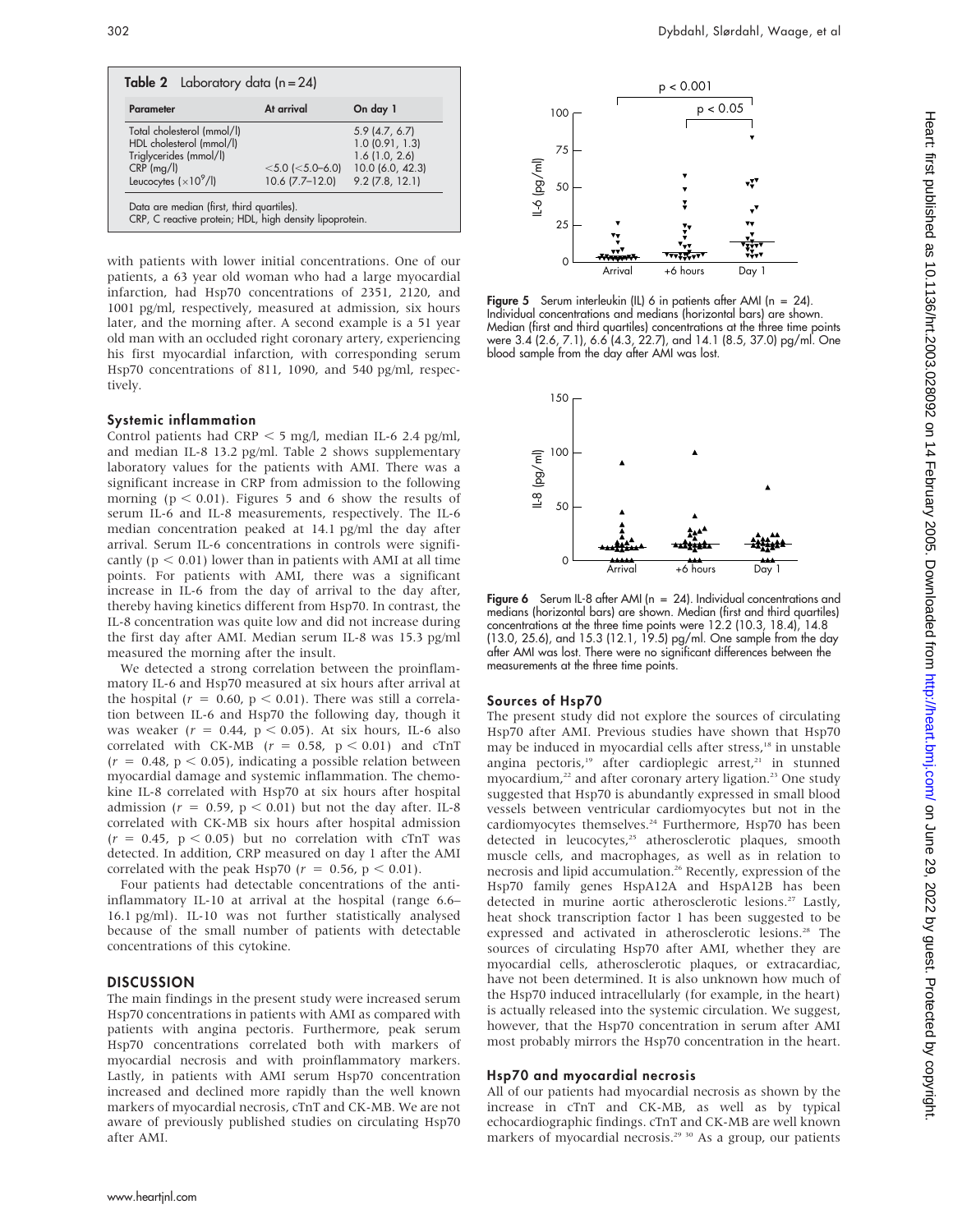with AMI had moderate peak cTnT concentrations, although with substantial individual differences. We clearly detected a correlation between markers of myocardial damage and serum Hsp70 in our patients. This may indicate that the Hsp70 concentration is related to the size of the infarction and therefore to the prognosis, even though the relation between the size of the infarction and markers of necrosis is less obvious after a revascularisation procedure.<sup>31</sup> On the other hand, the observation that patients with higher serum Hsp70 concentrations had lower left ventricular ejection fractions the first day after AMI supports the idea that the Hsp70 concentration is related to the size of the infarction. Thus, we suggest that circulating Hsp70 after AMI may be a marker of myocardial damage.

## Hsp70 kinetics

An important difference between the established markers of myocardial necrosis, cTnT and CK-MB, and Hsp70 is their kinetics: Hsp70 appears to be more rapidly released and cleared from the circulation. The biological half life of Hsp70 has been reported to be about 18 hours.<sup>32</sup> In AMI, cTnT is still high several days after the primary insult.<sup>33</sup> Measuring Hsp70 may be of value in detecting reinfarction during the first few days after the primary AMI.

#### Systemic inflammatory response in AMI

An inflammatory response appeared after AMI in the study patients. We detected an increase in IL-6 and CRP during the first day, in accordance with previous studies.<sup>33 34</sup> We observed that IL-8, important in chemotaxis and angiogenesis after reperfusion in AMI,<sup>3</sup> did not change significantly during the first day after AMI. One patient (who died on day 2), however, had high IL-8 concentrations. Other studies have had conflicting results on the role of IL-8 in acute coronary syndromes.<sup>35</sup> 36</sup>

Furthermore, as shown in previous studies, increased serum concentrations of the anti-inflammatory IL-10 are associated with a more favourable prognosis for patients with acute coronary syndromes and increased CRP,<sup>37</sup> and patients with unstable angina pectoris may have lower concentrations of IL-10 than patients with chronic stable angina.<sup>38</sup> We detected IL-10 in only four of our 24 patients. Thus, for statistical reasons, we should not draw conclusions about the relation between Hsp70 and IL-10 from this investigation.

#### Hsp70 and the immune system

The median serum Hsp70 concentration after AMI in our patients was not very high. Whether this amount of systemic Hsp70 is enough to stimulate circulating cells of the immune system remains to be elucidated. In vitro, concentrations of Hsp70 up to  $0.1-10 \mu g/ml$  have been used to stimulate monocytes. Nevertheless, our patients' results may support a relation between Hsp70 and a systemic inflammatory response. Besides the possibility of a systemic Hsp70 effect, Hsp70 may have an important role locally in the heart, not only as a chaperone but also as a signalling molecule.

Expression of TLR-4 is reported in the human myocardium.<sup>39</sup> As a putative TLR ligand,<sup>10-14</sup> Hsp70 has been suggested to activate innate immunity in injured myocardium, coronary arteries, and monocytes in vivo. However, the mechanism by which Hsp70 may activate innate immunity is unknown. Results from a recent study show that recombinant preparations of human Hsp70 may be contaminated by endotoxin, a known TLR-4 ligand.<sup>40</sup> An alternative interpretation of existing data may be that Hsp70 has an endotoxin binding function, delivering endotoxin to receptor complexes including TLR-4 on antigen presenting cells.<sup>8</sup>

Importantly, Hsp70 may activate adaptive immunity as well through the CD91 receptor on antigen presenting cells,<sup>6</sup> thereby inducing Th2-type CD4<sup>+</sup> T cells, synthesising IL-10 among others.<sup>41</sup> As such, Hsp70 may be part of an immunoregulatory response that has the potential to control proinflammatory responses.<sup>41</sup>

## Study limitations

It remains to be clarified whether Hsp70 is a valid clinical marker for cardiac damage. The sample size in the study is too small to allow any definite conclusions in this regard. Furthermore, our patients had small myocardial infarctions. This appears to be a consequence of early and intense treatment. With larger infarctions, we would expect to detect even larger differences in serum Hsp70 than we did between patients with angina and patients with AMI. Nevertheless, the main findings of this pilot study may generate hypotheses and support further investigation.

### Conclusions

To summarise, Hsp70 was rapidly released and cleared from the circulation after AMI and may be suggested as an additional marker of myocardial damage. Besides its known function in intracellular repair processes, Hsp70 may activate the immune system, thus having a role in both local and systemic inflammatory responses after AMI.

#### ACKNOWLEDGEMENTS

We appreciate the support of the staff at the emergency and coronary care units at Trondheim University Hospital during this study.

#### .....................

## Authors' affiliations

B Dybdahl\*, T Espevik, A Sundan, Institute of Cancer Research and Molecular Medicine, Faculty of Medicine, Norwegian University of Science and Technology, Trondheim, Norway P Kierulf, The R & D Group, Department of Clinical Chemistry, Ulleval University Hospital, Oslo, Norway

S A Slørdahl, Department of Circulation and Medical Imaging, Faculty of Medicine, Norwegian University of Science and Technology A Waage, Department of Medicine, Section for Haematology,

Trondheim University Hospital, Trondheim, Norway

\*Also the R & D Group, Department of Clinical Chemistry, Ulleval University Hospital

There is no conflict of interest.

## **REFERENCES**

- Ross R. Atherosclerosis: an inflammatory disease. N Engl J Med 1999;340:115–26.
- 2 Frangogiannis NG, Smith CW, Entman ML. The inflammatory response in
- myocardial infarction. *Cardiovasc Res* 2002;53:31–47.<br>3 **Ridker PM**. Clinical application of C-reactive protein for cardiovascular<br>disease detection and prevention. *Circulation* 2003;1**07**:363–9.
- 4 Lindmark E, Diderholm E, Wallentin L, et al. Relationship between interleukin 6 and mortality in patients with unstable coronary artery disease: effects of an early invasive or non-invasive strategy. JAMA 2001;286:2107-13.
- 5 Oldgren J, Wallentin L, Grip L, et al. Myocardial damage, inflammation and thrombin inhibition in unstable coronary artery disease. Eur Heart J 2003;24:86–93.
- 6 Srivastava P. Roles of heat-shock proteins in innate and adaptive immunity. Nature Rev Immunol 2002;2:185–94.
- 7 Li Z, Menoret A, Srivastava P. Roles of heat-shock proteins in antigen
- presentation and cross-presentation. *Curr Opin Immunol* 2002;14:45–51.<br>8 Wallin RPA, Lundqvist A, Moré SH, *et al.* Heat-shock proteins as activators of
- the innate immune system. Trends Immunol 2002;23:130–5.<br>9 Bethke K, Staib F, Distler M, et al. Different efficiency of heat shock proteins (HSP) to activate human monocytes and dendritic cells: superiority of HSP60. J Immunol 2002;169:6141–8.
- 10 Akira S. Mammalian toll-like receptors. Curr Opin Immunol 2003;15:5-11. 11 Asea A, Kraeft S-K, Kurt-Jones EA, et al. HSP70 stimulates cytokine
- production through a CD14-dependant pathway, demonstrating its dual role as a chaperone and cytokine. Nat Med 2000;6:435–42.
- 12 Asea A, Rehli M, Kabingu E, et al. Novel signal transduction pathway utilized by extracellular HSP70: role of toll-like receptor (TLR)2 and TLR4. J Biol Chem 2002;277:15028–34.